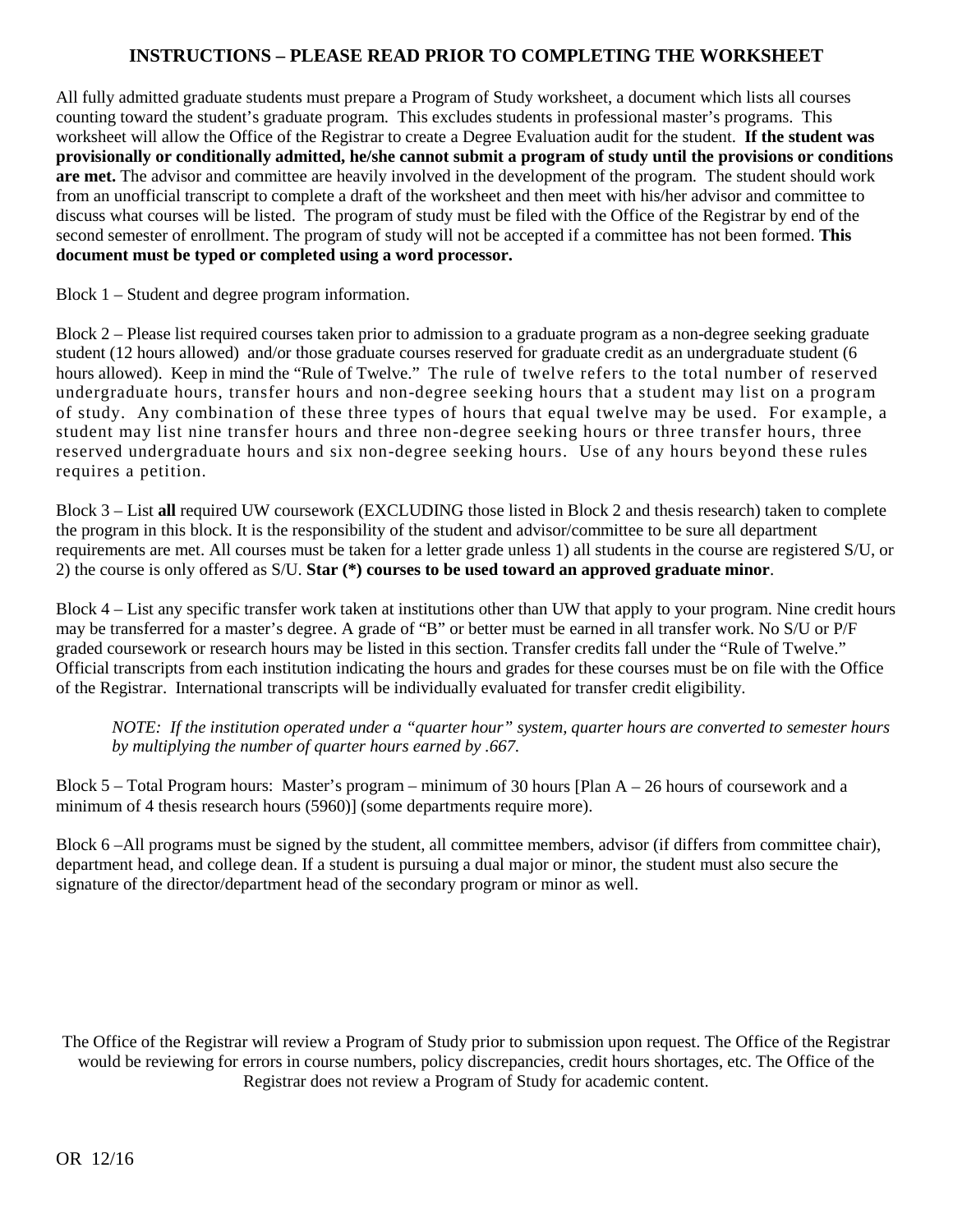## UNIVERSITY OF WYOMING

## **GRADUATE & MINOR PROGRAM OF STUDY WORKSHEET- PLEASE TYPE OR USE WORD PROCESSOR**

- **It is the responsibility of the advisor/committee chair to ensure all department/program requirements have been met**.
- Print a copy for yourself and your department/program. Submit signed copy to the Office of the Registrar for final processing.
- Unless notified of a problem, your program of study will be available for viewing in DegreeWorks as a degree audit within two (2) weeks of submission.

| Student Information |                 |             |        |                                             |  |
|---------------------|-----------------|-------------|--------|---------------------------------------------|--|
| Last Name:          |                 | First Name: |        | Date Submitted                              |  |
| W Number:           | <b>MS</b><br>МA | Major:      |        | Master's Thesis $\Box$ OR Non-Thesis $\Box$ |  |
|                     | Other:          |             |        |                                             |  |
| Concentration:      |                 |             | Minor: |                                             |  |

| Required Courses Taken Prior to Admission or Reserved for Graduate Credit (12 hour maximum) |              |      |         |            |              |       |         |
|---------------------------------------------------------------------------------------------|--------------|------|---------|------------|--------------|-------|---------|
| Dept &                                                                                      | Course Title | Sem/ | Credits | Dept &     | Course Title | Sem   | Credits |
| Course No.                                                                                  |              | ٧r   |         | Course No. |              | Vr    |         |
|                                                                                             |              |      |         |            |              |       |         |
|                                                                                             |              |      |         |            |              |       |         |
|                                                                                             |              |      |         |            |              | Total |         |

| 3. UW Coursework applicable to degree program |              |      |                                                 |            |              |      |         |
|-----------------------------------------------|--------------|------|-------------------------------------------------|------------|--------------|------|---------|
| Dept &                                        | Course Title | Sem/ | Credits                                         | Dept &     | Course Title | Sem/ | Credits |
| Course No.                                    |              | Yr   |                                                 | Course No. |              | Yr   |         |
|                                               |              |      |                                                 |            |              |      |         |
|                                               |              |      |                                                 |            |              |      |         |
|                                               |              |      |                                                 |            |              |      |         |
|                                               |              |      |                                                 |            |              |      |         |
|                                               |              |      |                                                 |            |              |      |         |
|                                               |              |      |                                                 |            |              |      |         |
|                                               |              |      |                                                 |            |              |      |         |
|                                               |              |      |                                                 |            |              |      |         |
|                                               |              |      |                                                 |            |              |      |         |
|                                               |              |      |                                                 |            |              |      |         |
|                                               |              |      |                                                 |            |              |      |         |
|                                               |              |      |                                                 |            |              |      |         |
|                                               |              |      |                                                 |            |              |      |         |
|                                               |              |      |                                                 |            |              |      |         |
|                                               |              |      |                                                 |            |              |      |         |
|                                               |              |      |                                                 |            |              |      |         |
|                                               |              |      | Total number of coursework hours                |            |              |      |         |
|                                               |              |      | List total number of 5960 Thesis Research hours |            |              |      |         |

| 4. Transfer of Specific Course(s) from Other Institution(s) |              |        |       |                                            |                             |  |
|-------------------------------------------------------------|--------------|--------|-------|--------------------------------------------|-----------------------------|--|
| Dept &                                                      | Course Title | Credit | Grade | Sem and Year Taken                         | Institution                 |  |
| Course No.                                                  |              |        |       |                                            |                             |  |
|                                                             |              |        |       |                                            |                             |  |
|                                                             |              |        |       |                                            |                             |  |
|                                                             |              |        |       |                                            |                             |  |
|                                                             |              |        |       |                                            |                             |  |
|                                                             |              |        |       |                                            |                             |  |
|                                                             |              |        |       |                                            |                             |  |
|                                                             |              |        |       |                                            |                             |  |
|                                                             |              |        |       |                                            | <b>Total transfer hours</b> |  |
| 5. Total number of program hours:                           |              |        |       |                                            |                             |  |
|                                                             |              |        |       | Total Program Hrs (Total sections 2, 3, 4) |                             |  |